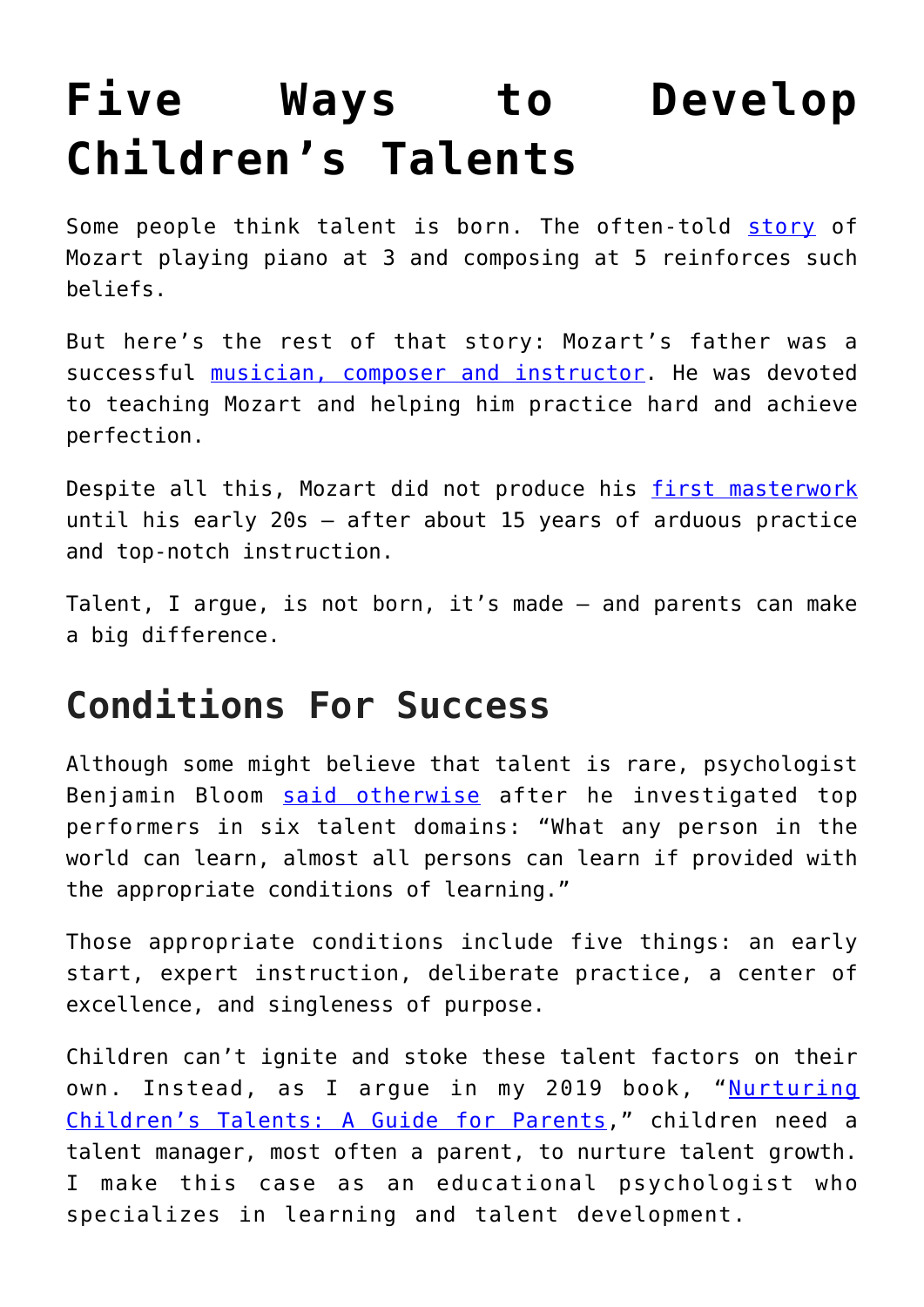Let's take a closer look at these talent factors and parents' influence.

#### **1. Early Start**

The seeds of talent are usually planted early and in the home. One study revealed that 22 of 24 talented performers – from chess players to figure skaters – were introduced to their talent domains by parents, [usually between ages 2 and 5.](https://eric.ed.gov/?id=EJ1058967)

Some of those parents were elite performers or coaches themselves. One was national championship volleyball coach [John Cook,](https://journalstar.com/sports/huskers/volleyball/john-cook-earns-national-coach-of-the-year-award-from/article_9ac14a39-1aa4-53e9-ba03-78a54965b54b.html) who [raised All-American volleyball star Lauren](https://www.theindependent.com/sports/cooks-closer-after-lessons-on-off-court/article_b213b98a-35e6-11e2-bbcc-001a4bcf887a.html) [Cook](https://www.theindependent.com/sports/cooks-closer-after-lessons-on-off-court/article_b213b98a-35e6-11e2-bbcc-001a4bcf887a.html).

"I think my daughter had an advantage because of my job," [coach Cook said.](https://www.tandfonline.com/doi/full/10.1080/02783193.2018.1466841) "She grew up around volleyball. When she was a little kid, we set up a mini court in the basement and would play volleyball on our knees."

Some parents were not linked to the child's eventual talent area but provided a nurturing early environment that sparked a talent interest. Such was the case for Adora Svitak, an accomplished child writer and presenter.

Adora published two books by age 11 and made hundreds of international presentations, including a [TED Talk viewed by](https://www.ted.com/talks/adora_svitak?language=en) [millions](https://www.ted.com/talks/adora_svitak?language=en). Adora's parents, John and Joyce, were not writers or presenters, but they set the stage for Adora's accomplishments. As her mother describes, they read "interesting and fascinating" books to her for more than an hour each night. "Reading really helped shape Adora's love for learning and reading," she said.

In addition, they encouraged Adora's early writing, offered guidance, helped her publish her books and arranged speaking engagements. Joyce eventually quit her job to manage [Adora's](https://www.adorasvitak.com/) [career](https://www.adorasvitak.com/). She [said](https://books.google.com/books/about/Nurturing_Children_s_Talents.html?id=PaE8uQEACAAJ), "It is a full-time job, and it can be hard.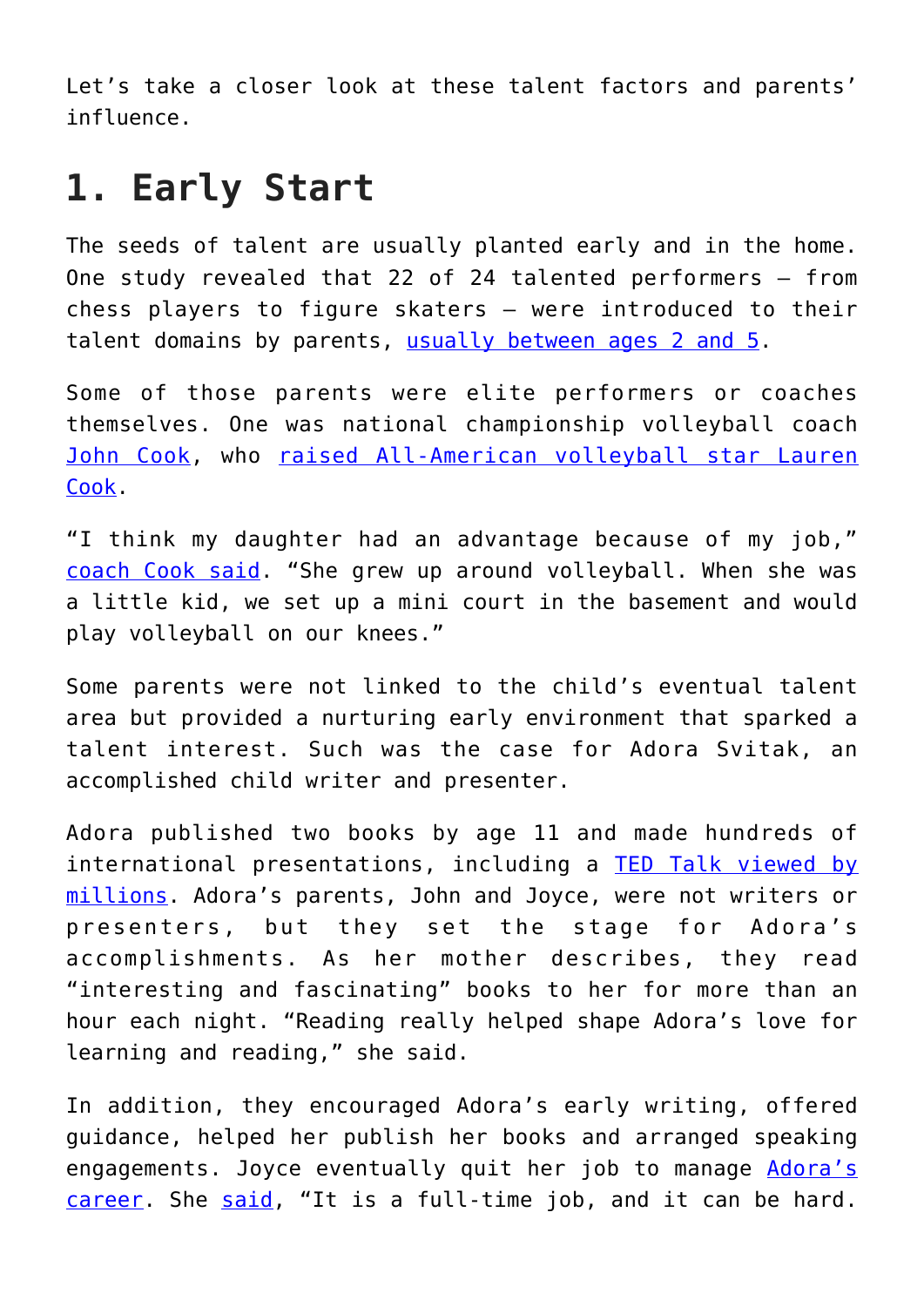But, I don't just manage somebody; I manage my daughter."

#### **2. Expert Instruction**

Parents go to great lengths to provide or arrange expert instruction. Chess grandmaster [Kayden Troff](https://ratings.fide.com/card.phtml?event=2047896) learned how to play chess at age 3 while observing his father, Dan, and older siblings play.

With few chess resources near their Utah home, Dan assumed chess-coaching duties. To do so, Dan studied chess 10 to 15 hours a week during lunch breaks and after hours.

He read books, watched videos, and studied grandmaster games that allowed him to create a book with specialized lessons to instruct Kayden during nightly training sessions. Eventually, when Dan could no longer keep pace with Kayden's growth, he arranged for Kayden to take lessons from grandmasters via the internet.

To pay for lessons costing US\$300 a month, Dan, a banker, and his wife worked extra jobs as custodians and spent 400 hours organizing an annual chess camp.

#### **3. Deliberate Practice**

Practice among the talented is never casual, it's deliberate: goal-directed and beyond one's comfort zone.

State high school swim champion [Caroline Thiel](https://swimswam.com/nebraska-200-im-state-champion-caroline-theil-gives-verbal-texas-a-m-aggies/) described her taxing practice routine this way:

*"Some days in practice you're just so exhausted. You're sore and your entire body aches, and it's hard to find motivation. Your brain shuts down but your body keeps going through the muscle aches, heavy breathing and throwing up. People don't realize how hard swimmers practice; they think we just jump in the pool and swim a few laps."*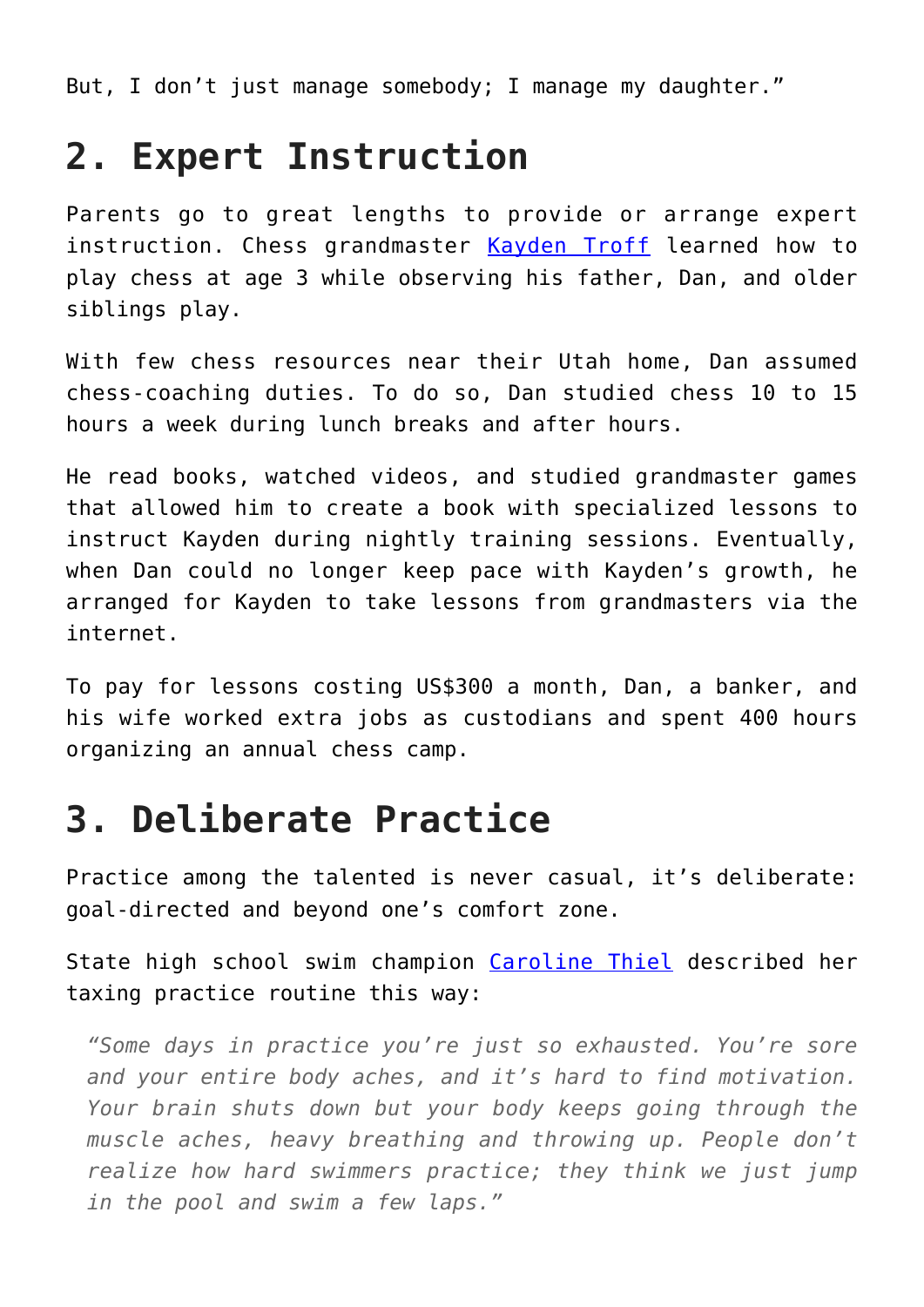## **4. Center of Excellence**

When I asked Jayde Atkins, a national high school rodeo champion, why she is so talented, she said, "Look at all I have, I should be good." Jayde was [raised on a horse ranch in](https://rodeonews.com/association/meet-the-member-jayde-atkins/) [central Nebraska](https://rodeonews.com/association/meet-the-member-jayde-atkins/) and began riding at age 2.

Her parents, Sonya and J.B., are riders and professional horse trainers who taught her the ropes and practiced with her for hours each day. The Atkins had well-bred horses and a big trailer to transport them to nearby towns for rodeo competitions. The family ranch was a self-made center of rodeo excellence.

Most talented performers do not a have a center of excellence outside their back door. In those cases, they may travel to get to one. Consider three tennis players from Lincoln, Nebraska, my hometown. With their parents' blessing and support, [Jon and Joel Reckewey](http://reckeweytennis.com/about-us.html) left home as teenagers and moved three hours away to Kansas where they trained at the prestigious [Mike Wolf Tennis Academy](https://journalstar.com/sports/lincoln-tennis-player-sock-at-the-top-of-his-game/article_0f457569-1211-58b6-8d12-0c40e6e46966.html).

Wimbledon and U.S. Open doubles champion [Jack Sock](https://www.kcur.org/post/how-kansas-city-based-team-helps-tennis-player-jack-sock-compete-around-world#stream/0) traveled weekly to that same tennis academy as a boy before his entire family eventually relocated to Kansas. With parents' support, budding stars often gravitate to centers of excellence, where top coaches and rising stars flock.

# **5. Singleness of Purpose**

Talented people display a singleness of purpose.

One chess parent I interviewed told me, "The extraordinary time we put toward this one activity takes him out of a lot of fun and games." Another parent said, "He's not interested in school; he's interested in chess. He just lives and breathes chess." That same parent said, "We once took chess away (because of low school performance) and he was miserable. It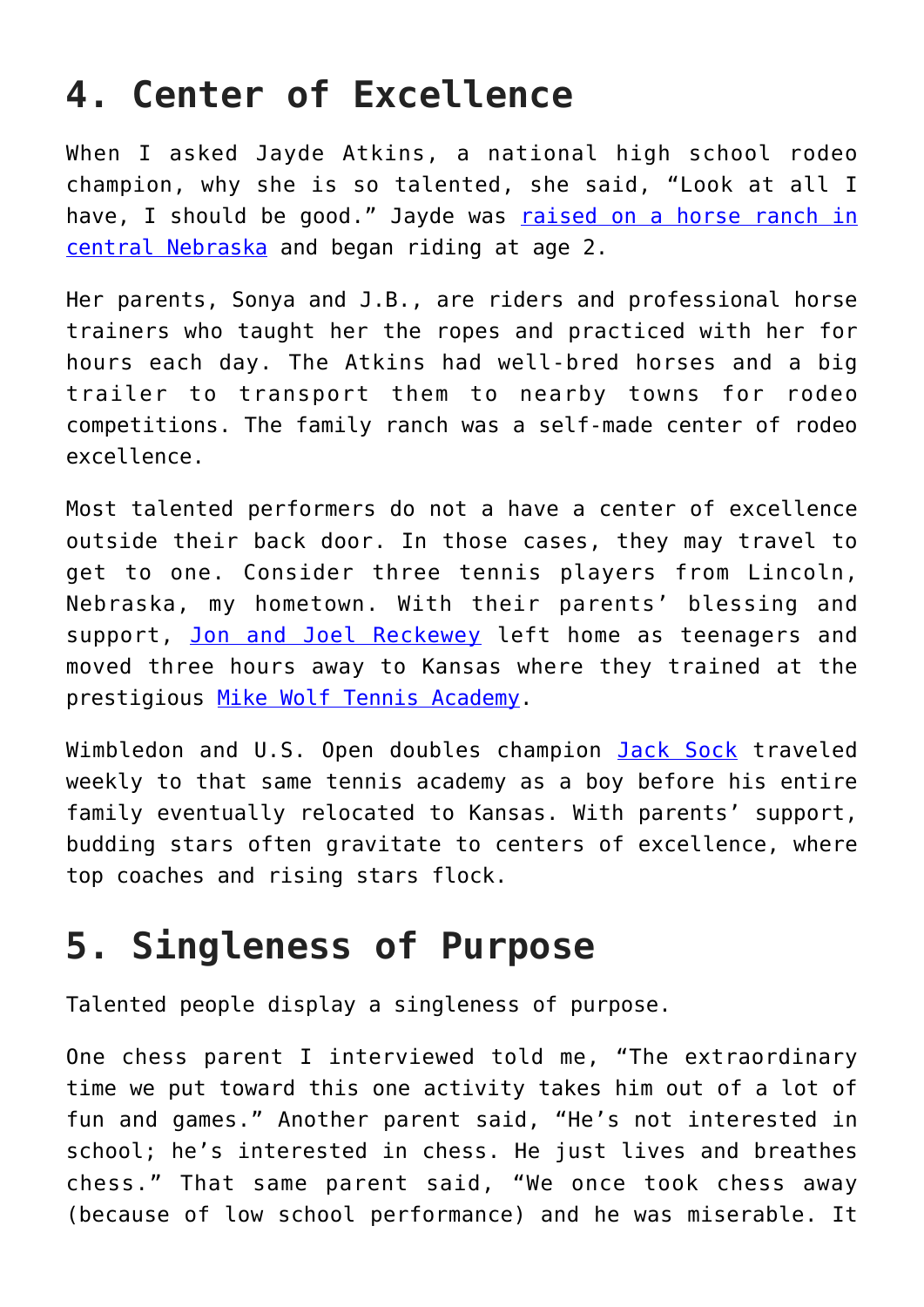was like yanking out the soul."

When I asked chess parents why their children dedicate themselves to chess the way they do, they were unanimous about how much joy and satisfaction their children got from pursuing chess.

Parents support this singleness of purpose. However, on occasion, they may find themselves supporting more than one passion. For instance, McKenzie Steiner is an all-state softball player and rising country music star. Her father, Scott, was McKenzie's longtime softball coach, logging thousands of hours a year on the diamond and practicing pitching in the backyard, and also serving as her country band assembler, promoter and manager.

### **Talent Journey**

Although stories of pushy parents abound, the parents I spoke with recognize that children must drive the talent train with passion and hard work and that parents can only help keep the train on track. They helped because they saw a need that only they could meet. They would no sooner ignore a talent need than a medical need. And, of course, they help because they love their children and want them to be fulfilled.

*—*

*This article is republished from [The Conversation](http://theconversation.com) under a Creative Commons license. Read the [original article.](https://theconversation.com/5-ways-to-develop-childrens-talents-111041)*

*Dear Readers,*

*Big Tech is suppressing our reach, refusing to let us advertise and squelching our ability to serve up a steady diet of truth and ideas. Help us fight back by [becoming a](https://www.chroniclesmagazine.org/subscribe/)*